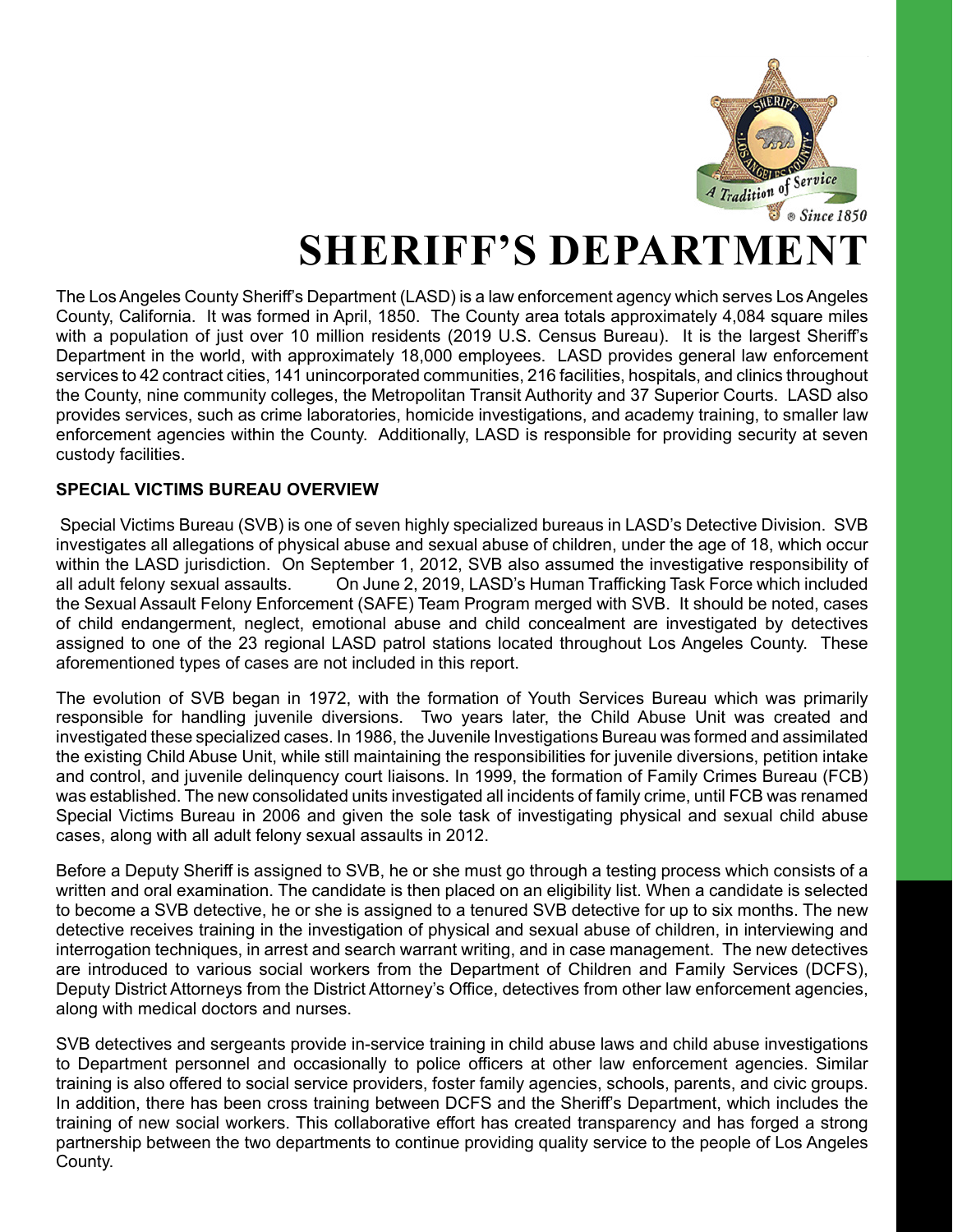



SVB detectives and sergeants also provide guidance to all LASD station personnel 24 hours a day regarding child abuse matters and adult felony sexual assaults. During other than normal business hours, the detectives and sergeants, along with the field lieutenants are placed on a weekly rotational roster. In the event Department personnel need guidance, during after hours, the Department member can call the on-call evaluator (detective) for advice and/or request detectives to respond to assist in an investigation, if one or more of the following conditions exist:

- Shaken Baby Syndrome,
- victim taken to hospital with serious injuries from physical or sexual abuse,
- significant felony related to SVB crimes,
- a crime scene with possible evidence collection,
- suspect arrested and may bond out prior to next business day,
- significant workable information available to apprehend a dangerous suspect related to SVB crimes,
- station commander makes a specific request,
- and/or serious domestic violence with child victimization is suspected,
- incidents of Commercial Sexual Exploitation of Children (CSEC),
- and any significant Human Trafficking incident.

In 2019, SVB had approximately 60 detectives, six sergeants, three lieutenants, and one Captain. SVB is comprised of six investigative regional teams. Each team is assigned one sergeant to oversee the detectives on the respective teams. There are two field lieutenants, which each supervise three regional teams, and one operations lieutenant. When the Human Trafficking Task Force and SAFE Team merged with SVB in June of 2019, 32 detectives, four sergeants, and three lieutenants were absorbed.

#### **CHILD ABUSE INVESTIGATION PROCEDURES FOR LAW ENFORCEMENT**

As first responders, when a law enforcement agency receives a report of a child abuse incident, they have a duty and responsibility to protect the child from further abuse and to investigate the incident as

quickly, thoroughly, and completely as possible.

Law enforcement agencies receive reports of child abuse or suspected child abuse directly from either a concerned person, a mandated reporter, or by DCFS. When a report of child abuse is received by a law enforcement agency from someone other than DCFS, that agency cross reports the information to DCFS immediately. DCFS sends their Suspected Child Abuse Report (SCAR) electronically to the law enforcement agency that has jurisdiction over the incident. Even though many of these suspected child abuse incidents may not rise to the level for a criminal report to be written, each reported incident shall always be thoroughly investigated.

When the Sheriff's Department receives a SCAR, it is handled as a "call for service." This ensures a timely response to all SCARs received. The responding deputy will conduct a preliminary investigation of all alleged suspected child abuse or neglect calls. The deputy conducts a "face-to-face" interview with the victim or informant if the child in unable to communicate. If the deputy is at the child's residence, he/she will examine the living conditions, collect evidence, and interview the alleged suspect when applicable.

Upon suspicion that a child has been abused or neglected, the deputy will write an Incident Report with the SCAR attached. The report is then processed and assigned to an SVB detective who will conduct a thorough and complete investigation.

At the completion of an investigation, the case may be presented to the District Attorney's Office for filing consideration, handled at the Bureau level with an admonishment, or the findings yielded that the elements of a crime were not met.

The electronic SCAR (E-SCAR) system was implemented on April 13, 2009, at all Sheriff's stations. This new E-SCAR system is a refinement of the old SCAR system, which was first operational in September 2003. The new system has revolutionized the methodology of cross-reporting between the Sheriff's Department and DCFS, has improved patrol response times to these calls, and has mitigated potentially further abuse or neglect of children.

As of December 1, 2009, SVB assumed oversight responsibilities of the E-SCAR system to ensure that SCARs are handled in a timely manner. A monthly SCAR "Clearance Status Report" is provided to all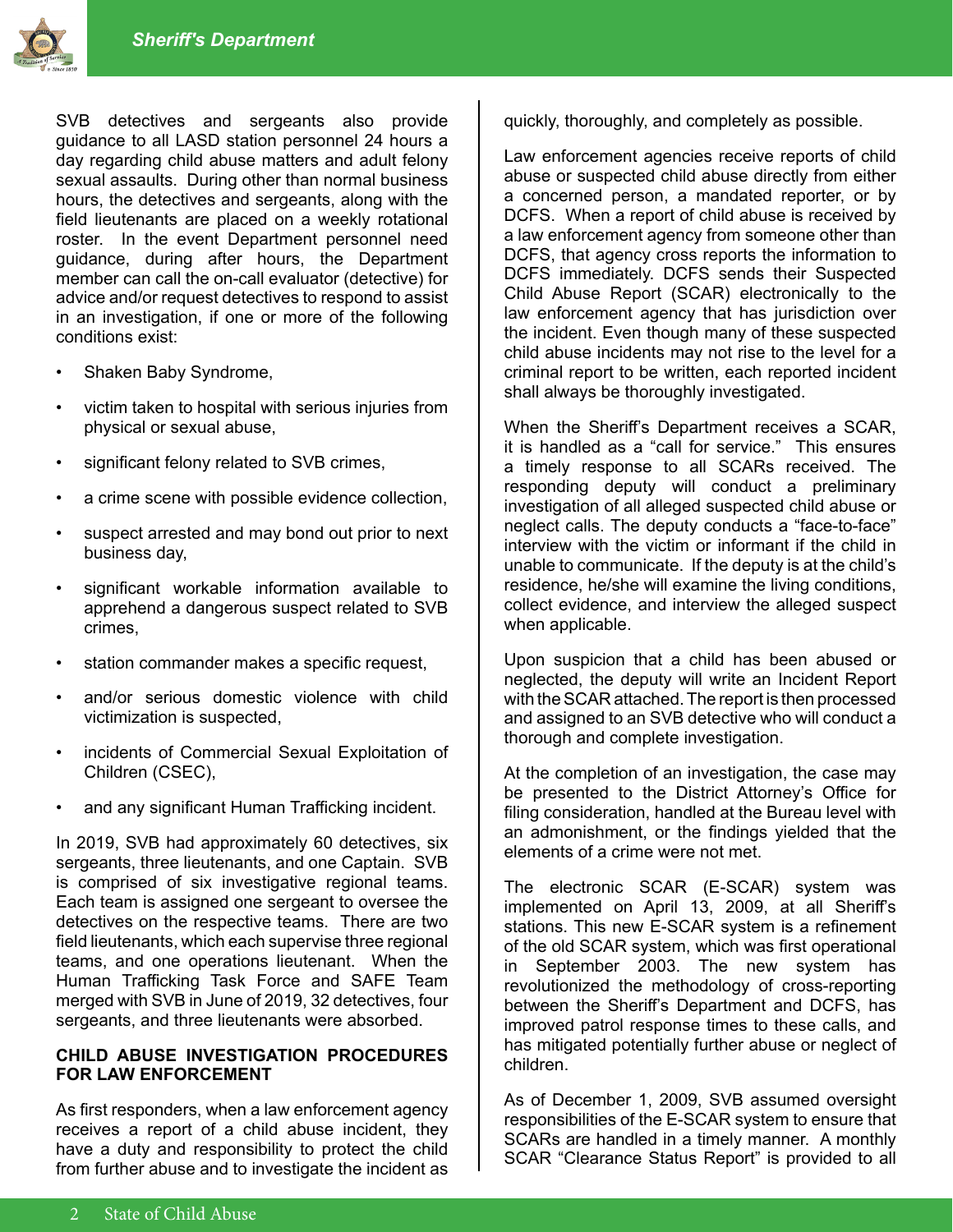

station captains for their review and disposition.

In 2019, the Sheriff's Department received approximately 16,884 E-SCARs from DCFS.

#### **HUMAN TRAFFICKING TASK FORCE AND SAFE TEAM OVERVIEW**

 The Human Trafficking Task Force detectives investigate all reports of sex and labor trafficking, focusing primarily on the sex trafficking of minors.

Human Trafficking, also known as modern day slavery or trafficking in persons, is the exploitation of human beings through force, fraud or coercion for the purposes of commercial sex or forced labor.

The Human Trafficking Task Force combines one mission, under one roof, to support the investigative strategies of federal, state, county and local law enforcement from a multitude of policing agencies across California, under the leadership and expertise of the nations' largest Sheriff's Department, with the prosecutorial authority of the United States Attorney's Office, the California State Attorney General and the Los Angeles District Attorney's Office.

The SAFE Teams Program mission, pursuant to California Penal Code (PC) 13887-13887.5, shall be to reduce violent sexual assault offenses in the County through proactive surveillance and arrest of habitual sexual offenders and strict enforcement of registration requirements for sex offenders pursuant to PC section 290. The SAFE Team is responsible for assisting LASD patrol stations with 290 PC compliance, oversight of the registration program, and investigating child abuse and exploitation cases involving prior sex registrants.

The SAFE Team also investigates cases that involve the production, use, or possession of child pornography, sexual exploitation cases having a nexus to the internet where the suspect and victim have never met, cases where a minor victim receives graphic images from an unknown source, sextortion of a minor via the internet, and on-line enticement of a minor for sexual purposes.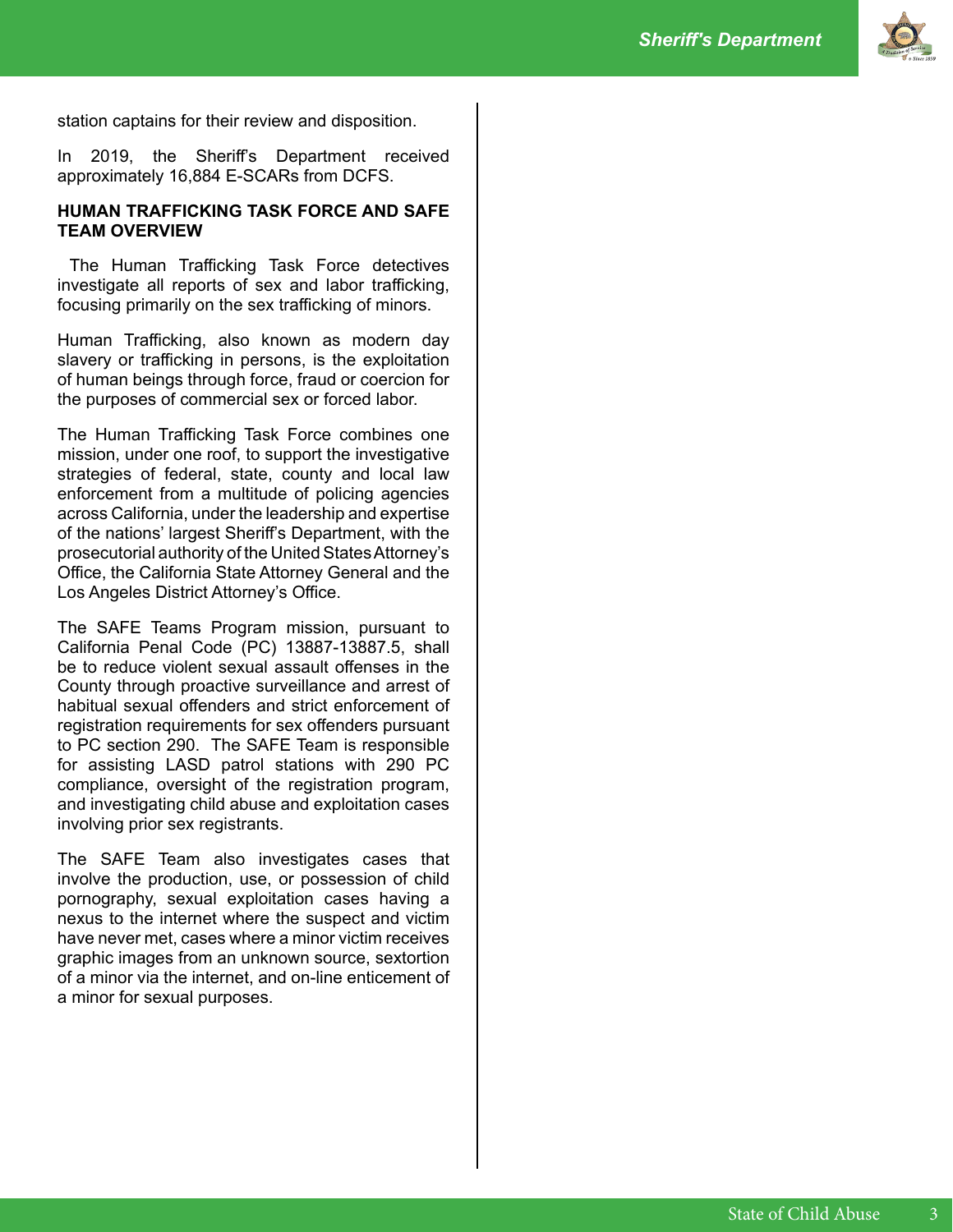

The data contained in the following tables and figures was obtained from LASD's Child Abuse Referral Entry System (CARES).

| Table 1                                   |                 |                                                         |                 |  |  |  |  |  |
|-------------------------------------------|-----------------|---------------------------------------------------------|-----------------|--|--|--|--|--|
|                                           |                 | <b>CASES REPORTED BY STATION AND TYPE OF ABUSE 2019</b> |                 |  |  |  |  |  |
|                                           |                 |                                                         |                 |  |  |  |  |  |
| <b>STATION</b>                            | <b>PHYSICAL</b> | <b>SEXUAL</b>                                           | <b>TOTAL</b>    |  |  |  |  |  |
| <b>Altadena</b>                           | 31              | 31                                                      | 62              |  |  |  |  |  |
| <b>Avalon</b>                             | 5               | 11                                                      | 16              |  |  |  |  |  |
| <b>Carson</b>                             | 32              | 95                                                      | 127             |  |  |  |  |  |
| <b>Century</b>                            | 69              | 224                                                     | 293             |  |  |  |  |  |
| <b>Cerritos</b>                           | 11              | 38                                                      | 49              |  |  |  |  |  |
| <b>Community</b><br><b>Colleges</b>       | $\overline{0}$  | $\overline{7}$                                          | $\overline{7}$  |  |  |  |  |  |
| <b>Compton</b>                            | 55              | 146                                                     | 201             |  |  |  |  |  |
| <b>Crescenta Valley</b>                   | 11              | 20                                                      | 31              |  |  |  |  |  |
| <b>East Los Angeles</b>                   | 83              | 203                                                     | 286             |  |  |  |  |  |
| <b>Industry</b>                           | 41              | 178                                                     | 219             |  |  |  |  |  |
| <b>Lakewood</b>                           | 104             | 237                                                     | 341             |  |  |  |  |  |
| <b>Lancaster</b>                          | 220             | 424                                                     | 644             |  |  |  |  |  |
| Lomita                                    | 14              | 27                                                      | 41              |  |  |  |  |  |
| <b>Major Crimes</b><br><b>Bureau</b>      | 24              | 85                                                      | 109             |  |  |  |  |  |
| <b>Malibu/Lost Hills</b>                  | 10              | 17                                                      | 27              |  |  |  |  |  |
| <b>Marina Del Rey</b>                     | 87              | 196                                                     | 283             |  |  |  |  |  |
| <b>Norwalk</b>                            | 160             | 274                                                     | 434             |  |  |  |  |  |
| <b>Palmdale</b>                           | 35              | 88                                                      | 123             |  |  |  |  |  |
| <b>Pico Rivera</b>                        | $\mathbf 0$     | 1                                                       | $\mathbf{1}$    |  |  |  |  |  |
| <b>Pre-Employment</b>                     | $\overline{0}$  | 8                                                       | 8               |  |  |  |  |  |
| <b>San Dimas</b>                          | 29              | 78                                                      | 107             |  |  |  |  |  |
| <b>Santa Clarita</b><br><b>Valley</b>     | 78              | 227                                                     | 305             |  |  |  |  |  |
| <b>South Los</b><br><b>Angeles/Lennox</b> | 40              | 95                                                      | 135             |  |  |  |  |  |
| <b>Special Victims</b><br><b>Bureau</b>   | $\overline{4}$  | 28                                                      | 32              |  |  |  |  |  |
| <b>Temple</b>                             | 49              | 137                                                     | 186             |  |  |  |  |  |
| <b>Transit Services</b><br><b>Bureau</b>  | $\mathbf{1}$    | 11                                                      | 12 <sub>2</sub> |  |  |  |  |  |
| <b>Walnut/Diamond</b><br>Bar              | 44              | 85                                                      | 129             |  |  |  |  |  |
| <b>West Hollywood</b>                     | $\overline{2}$  | 48                                                      | 50              |  |  |  |  |  |
| <b>TOTAL</b>                              | 1239            | 3019                                                    | 4258            |  |  |  |  |  |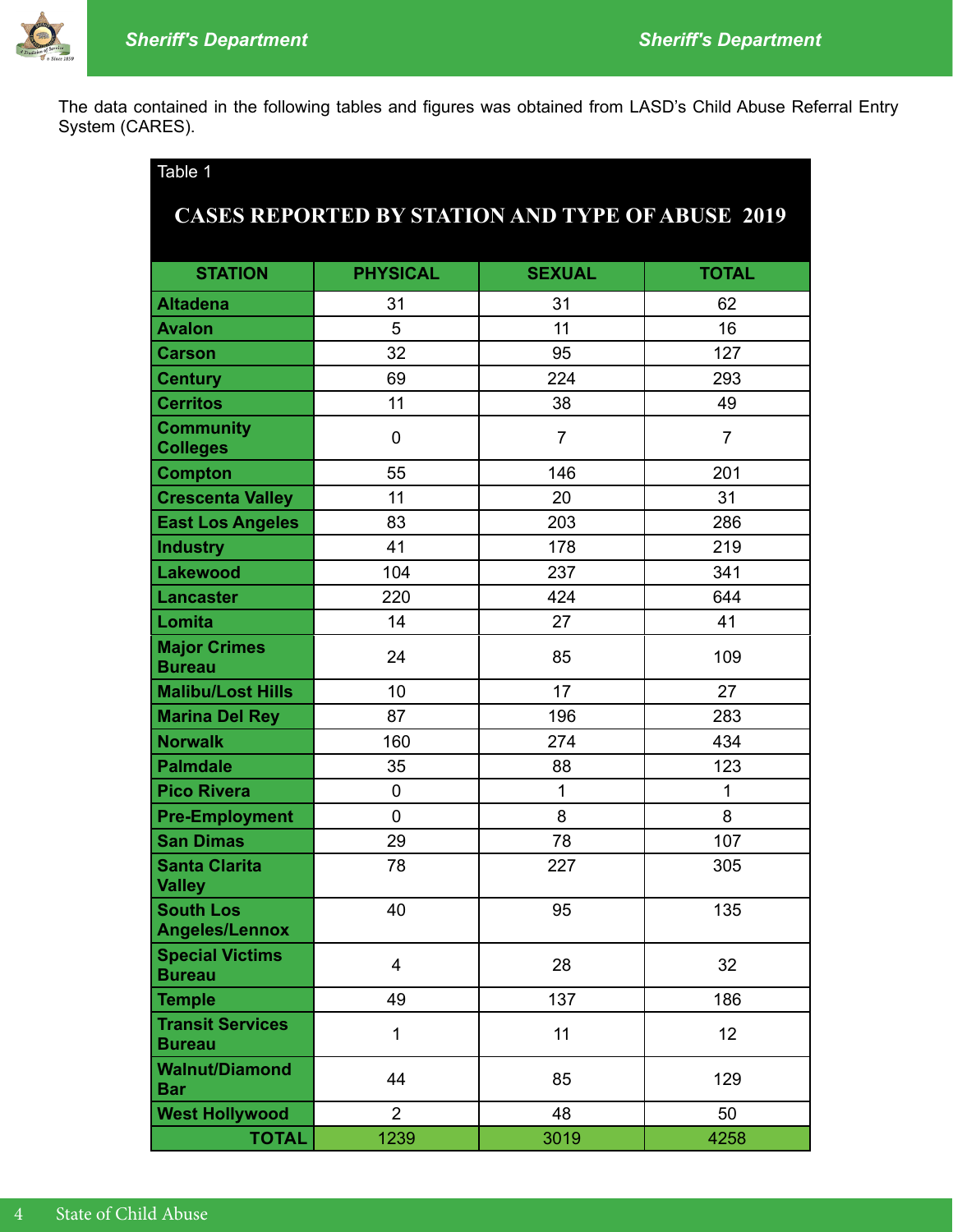*Sheriff's Department*





| Table 2<br><b>CASES BY ABUSE TYPE</b><br>2019 |               |              |  |  |  |
|-----------------------------------------------|---------------|--------------|--|--|--|
| <b>PHYSICAL</b>                               | <b>SEXUAL</b> | <b>TOTAL</b> |  |  |  |
| 1239                                          | 3019          | 4258         |  |  |  |

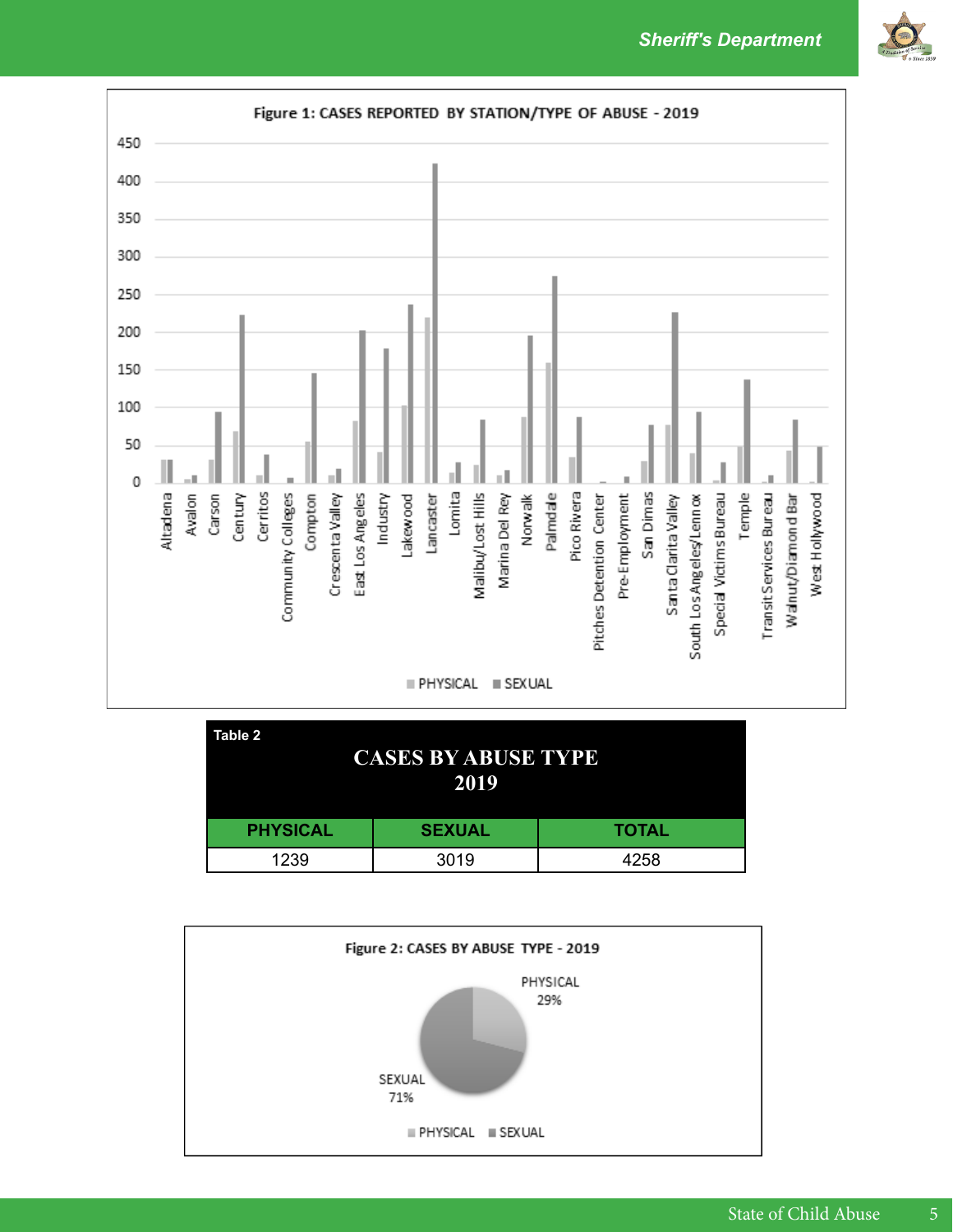

#### Table 3

## **CASES REPORTED BY STATION - 2019 COMPARISON OF CASES FOR FIVE YEARS 2015 - 2019**

| <b>STATION</b>                             | 2015             | 2016           | 2017             | 2018        | 2019           | <b>TOTAL</b>   |
|--------------------------------------------|------------------|----------------|------------------|-------------|----------------|----------------|
| <b>Altadena</b>                            | 51               | 50             | 50               | 72          | 62             | 272            |
| <b>Avalon</b>                              | 3                | $\overline{7}$ | 10               | 8           | 16             | 32             |
| <b>Carson</b>                              | 138              | 118            | 127              | 151         | 127            | 619            |
| <b>Century</b>                             | 346              | 323            | 284              | 291         | 293            | 1557           |
| <b>Century Regional Detention Facility</b> | 3                | $\mathbf 0$    | 1                | $\mathbf 0$ | $\mathbf 0$    | 4              |
| <b>Cerritos</b>                            | 50               | 40             | 46               | 62          | 49             | 229            |
| <b>Community Colleges</b>                  | $\overline{4}$   | $\overline{2}$ | $\overline{4}$   | 5           | $\overline{7}$ | 17             |
| <b>Compton</b>                             | 315              | 241            | 193              | 190         | 201            | 1175           |
| <b>County Services Bureau</b>              | $\overline{0}$   | $\overline{0}$ | $\overline{0}$   | $\mathbf 0$ | $\mathbf 0$    | 5              |
| <b>Crescenta Valley</b>                    | 34               | 34             | 38               | 34          | 31             | 164            |
| <b>East Los Angeles</b>                    | 288              | 308            | 315              | 311         | 286            | 1502           |
| Industry                                   | 247              | 223            | 237              | 239         | 219            | 1136           |
| <b>Lakewood</b>                            | 409              | 339            | 319              | 361         | 341            | 1696           |
| <b>Lancaster</b>                           | 457              | 404            | 525              | 649         | 644            | 2348           |
| Lomita                                     | 73               | 63             | 60               | 53          | 41             | 301            |
| <b>Malibu/Lost Hills</b>                   | 109              | 85             | 102              | 121         | 109            | 481            |
| <b>Major Crimes</b>                        | $\mathbf 0$      | $\mathbf 0$    | $\overline{0}$   | 1           | 0              | 1              |
| <b>Marina Del Rey</b>                      | 40               | 22             | 31               | 23          | 27             | 140            |
| <b>Metrolink</b>                           | $\mathbf 0$      | $\mathbf{1}$   | 0                | $\mathbf 0$ | $\mathbf 0$    | $\overline{2}$ |
| <b>Narcotics Bureau</b>                    | $\mathbf 0$      | $\mathbf 0$    | $\mathbf 0$      | $\mathbf 0$ | $\mathbf 0$    | $\mathbf 0$    |
| <b>North County Correctional Facility</b>  | $\overline{0}$   | $\overline{0}$ | $\overline{0}$   | $\mathbf 0$ | $\overline{0}$ | $\overline{0}$ |
| <b>Norwalk</b>                             | 304              | 269            | 326              | 317         | 283            | 1410           |
| <b>Palmdale</b>                            | 369              | 357            | 407              | 398         | 434            | 1875           |
| <b>Parks Bureau</b>                        | $\overline{0}$   | $\overline{0}$ | $\overline{0}$   | $\mathbf 0$ | $\mathbf 0$    | 5              |
| <b>Pico Rivera</b>                         | 144              | 109            | 131              | 120         | 123            | 614            |
| <b>Pitchess Detention Facility - North</b> | $\boldsymbol{0}$ | $\mathbf 0$    | $\boldsymbol{0}$ | $\mathbf 0$ | 1              | $\mathbf 0$    |
| <b>Pre-Employment</b>                      | $\overline{2}$   | $\mathbf 0$    | $\mathbf{1}$     | 1           | 8              | $\overline{4}$ |
| <b>San Dimas</b>                           | 106              | 102            | 110              | 91          | 107            | 472            |
| <b>Santa Clarita Valley</b>                | 353              | 287            | 318              | 301         | 305            | 1458           |
| <b>South Los Angeles/Lennox</b>            | 206              | 201            | 186              | 162         | 135            | 946            |
| <b>Special Victims Bureau</b>              | 98               | 42             | 39               | 48          | 32             | 252            |
| <b>Temple</b>                              | 245              | 196            | 192              | 173         | 186            | 958            |
| <b>Transit Services</b>                    | 21               | 28             | 17               | 6           | 12             | 97             |
| <b>Walnut/Diamond Bar</b>                  | 85               | 98             | 121              | 117         | 129            | 493            |
| <b>West Hollywood</b>                      | 49               | 66             | 67               | 72          | 50             | 268            |
| <b>Totals</b>                              | 4549             | 4015           | 4257             | 4377        | 4258           | 20533          |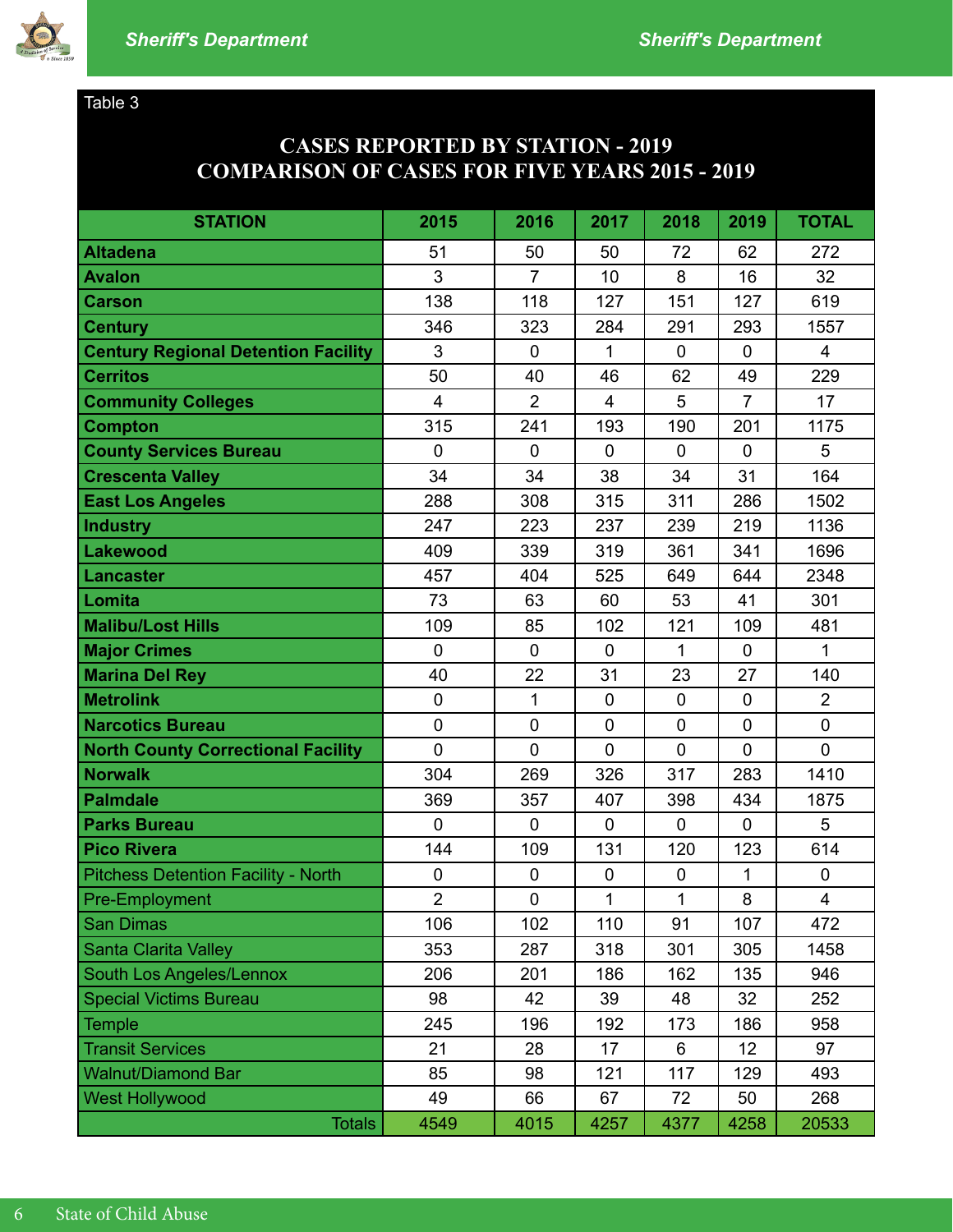

**Table 4**

## **VICTIMS BY AGE AND TYPE OF ABUSE 2019**

|                |             | <b>PHYSICAL</b> | <b>SEXUAL</b> |        |  |
|----------------|-------------|-----------------|---------------|--------|--|
| <b>Under 3</b> | 9.8%<br>144 |                 | 39            | 1.1%   |  |
| $3$ to $4$     | 120         | 8.2%            | 99            | 2.9%   |  |
| 5 to 9         | 404         | 27.5%           | 321           | 9.4%   |  |
| 10 to 14       | 480         | 32.6%           | 884           | 25.9%  |  |
| 15 to 17       | 248         | 16.9%           | 905           | 26.5%  |  |
| over 18        | 75          | 5.1%            | 1166          | 34.2%  |  |
| <b>Total</b>   | 1471        | 100.0%          | 3414          | 100.0% |  |



| Table 5<br>VICTIMS BY GENDER AND TYPE OF<br><b>ABUSE</b><br>2019 |            |                 |               |        |  |  |  |
|------------------------------------------------------------------|------------|-----------------|---------------|--------|--|--|--|
|                                                                  |            | <b>PHYSICAL</b> | <b>SEXUAL</b> |        |  |  |  |
| Female                                                           | 671        | 45.6%           | 2842          | 83.2%  |  |  |  |
| <b>Male</b>                                                      | 788        | 53.6%           | 550           | 16.1%  |  |  |  |
| <b>Unknown</b>                                                   | 0.8%<br>12 |                 | 22            | 0.6%   |  |  |  |
| <b>Total</b>                                                     | 1471       | 100.0%          | 3414          | 100.0% |  |  |  |



| Table 6                          |                                  |              |                |        |  |  |  |  |
|----------------------------------|----------------------------------|--------------|----------------|--------|--|--|--|--|
|                                  | VICTIMS BY ETHNICITY AND TYPE OF |              |                |        |  |  |  |  |
|                                  |                                  | <b>ABUSE</b> |                |        |  |  |  |  |
| 2019                             |                                  |              |                |        |  |  |  |  |
| <b>PHYSICAL</b><br><b>SEXUAL</b> |                                  |              |                |        |  |  |  |  |
| <b>All Others</b>                | 12                               | 0.8%         | 36             | 1.1%   |  |  |  |  |
| Asian                            | 0                                | 0.0%         | $\overline{2}$ | 0.1%   |  |  |  |  |
| <b>Black</b>                     | 48                               | 3.3%         | 110            | 3.2%   |  |  |  |  |
| <b>Chinese</b>                   | 348                              | 23.7%        | 500            | 14.6%  |  |  |  |  |
| Filipino                         | 2                                | 0.1%         | 3              | 0.1%   |  |  |  |  |
| Hispanic                         | 753                              | 51.2%        | 2022           | 59.2%  |  |  |  |  |
| <b>Japanese</b>                  | 0                                | 0.0%         | 8              | 0.2%   |  |  |  |  |
| Pacific<br><b>Islander</b>       | 51                               | 3.5%         | 84             | 2.5%   |  |  |  |  |
| <b>Unknown</b>                   | 257                              | 17.5%        | 649            | 19.0%  |  |  |  |  |
| White                            | 1471                             | 100.0%       | 3414           | 100.0% |  |  |  |  |
| <b>Total</b>                     | 1529                             | 100.0%       | 3509           | 100.0% |  |  |  |  |

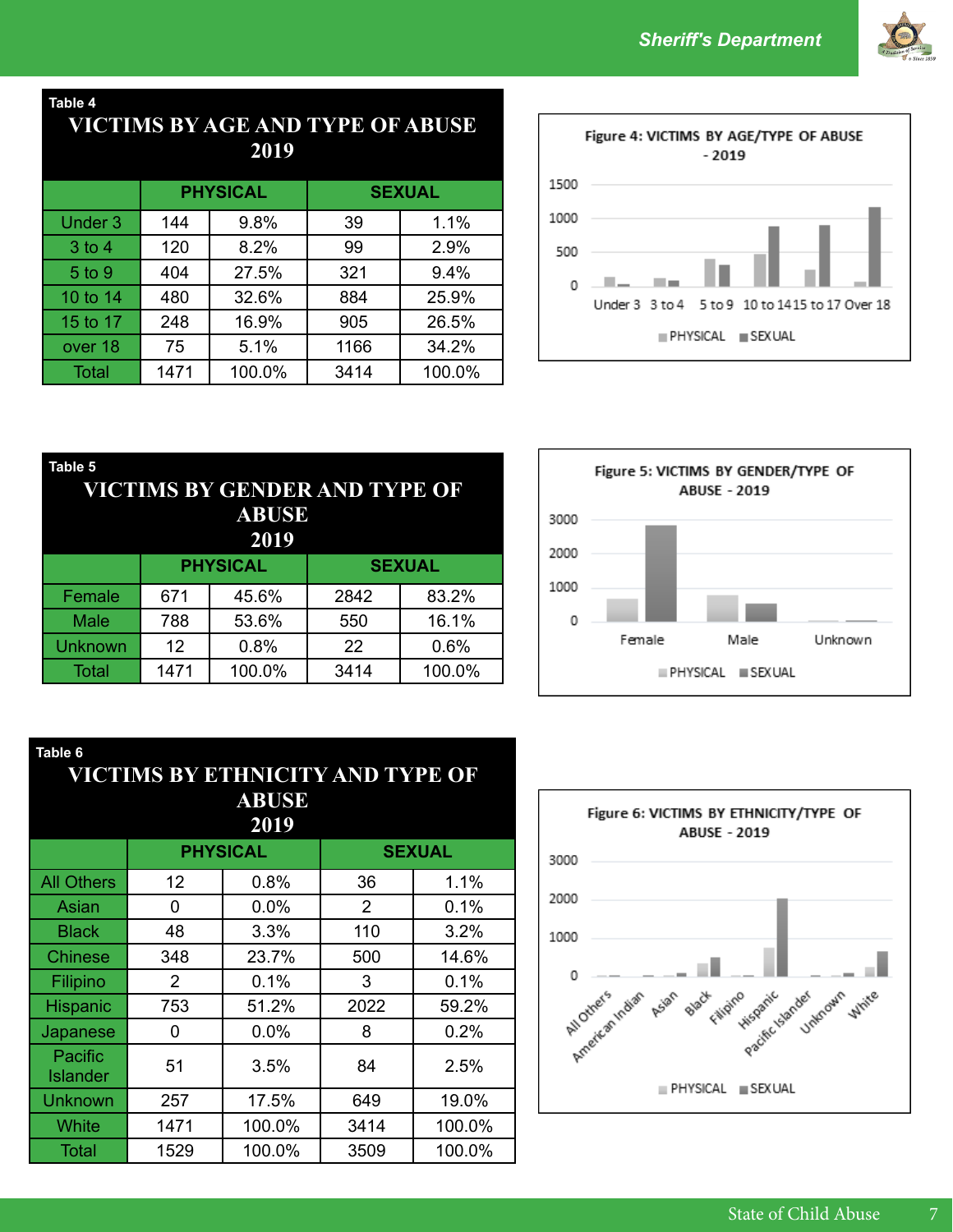

**Table 9**

### **Table 7 SUSPECTS BY AGE AND TYPE OF ABUSE**

|           |                | <b>PHYSICAL</b> | <b>SEXUAL</b> |        |  |
|-----------|----------------|-----------------|---------------|--------|--|
| Under 18  | 34             | 2.6%            |               | 19.5%  |  |
| $18 - 24$ | 93             | 7.0%            | 555           | 16.5%  |  |
| $25 - 45$ | 772            | 58.3%           | 1008          | 30.0%  |  |
| Over 45   | 426            | 32.2%           | 1141          | 34.0%  |  |
| Total     | 100.0%<br>1325 |                 | 3360          | 100.0% |  |



| Table 8<br><b>SUSPECTS BY GENDER AND TYPE OF</b><br><b>ABUSE</b><br>2019 |                 |        |      |               |  |  |  |
|--------------------------------------------------------------------------|-----------------|--------|------|---------------|--|--|--|
|                                                                          | <b>PHYSICAL</b> |        |      | <b>SEXUAL</b> |  |  |  |
| Female                                                                   | 522             | 39.4%  |      | 7.0%          |  |  |  |
| Male                                                                     | 683             | 51.5%  | 2878 | 85.6%         |  |  |  |
| <b>Unknown</b>                                                           | 9.1%<br>121     |        | 248  | 7.4%          |  |  |  |
| Total                                                                    | 1326            | 100.0% | 3363 | 100.0%        |  |  |  |





## **SUSPECTS BY ETHNICITY AND TYPE OF ABUSE 2019**

| 4V L Z                     |      |                 |               |        |  |  |  |
|----------------------------|------|-----------------|---------------|--------|--|--|--|
|                            |      | <b>PHYSICAL</b> | <b>SEXUAL</b> |        |  |  |  |
| <b>All Others</b>          | 7    | 0.5%            | 36            | 1.1%   |  |  |  |
| Am. Indian                 | 1    | 0.1%            | 1             | 0.0%   |  |  |  |
| Asian                      | 46   | 3.5%            | 103           | 3.1%   |  |  |  |
| <b>Black</b>               | 293  | 22.1%           | 501           | 14.9%  |  |  |  |
| <b>Chinese</b>             | 3    | 0.2%            | 5             | 0.1%   |  |  |  |
| Filipino                   | 604  | 45.6%           | 1766          | 52.5%  |  |  |  |
| Hispanic                   | 0    | 0.0%            | 7             | 0.2%   |  |  |  |
| Japanese                   | 180  | 13.6%           | 446           | 13.3%  |  |  |  |
| Pacific<br><b>Islander</b> | 192  | 14.5%           | 496           | 14.8%  |  |  |  |
| <b>Unknown</b>             | 1326 | 100.0%          | 3361          | 100.0% |  |  |  |
| White                      | 183  | 13.4%           | 490           | 14.4%  |  |  |  |
| <b>Total</b>               | 1362 | 100.0%          | 3407          | 100.0% |  |  |  |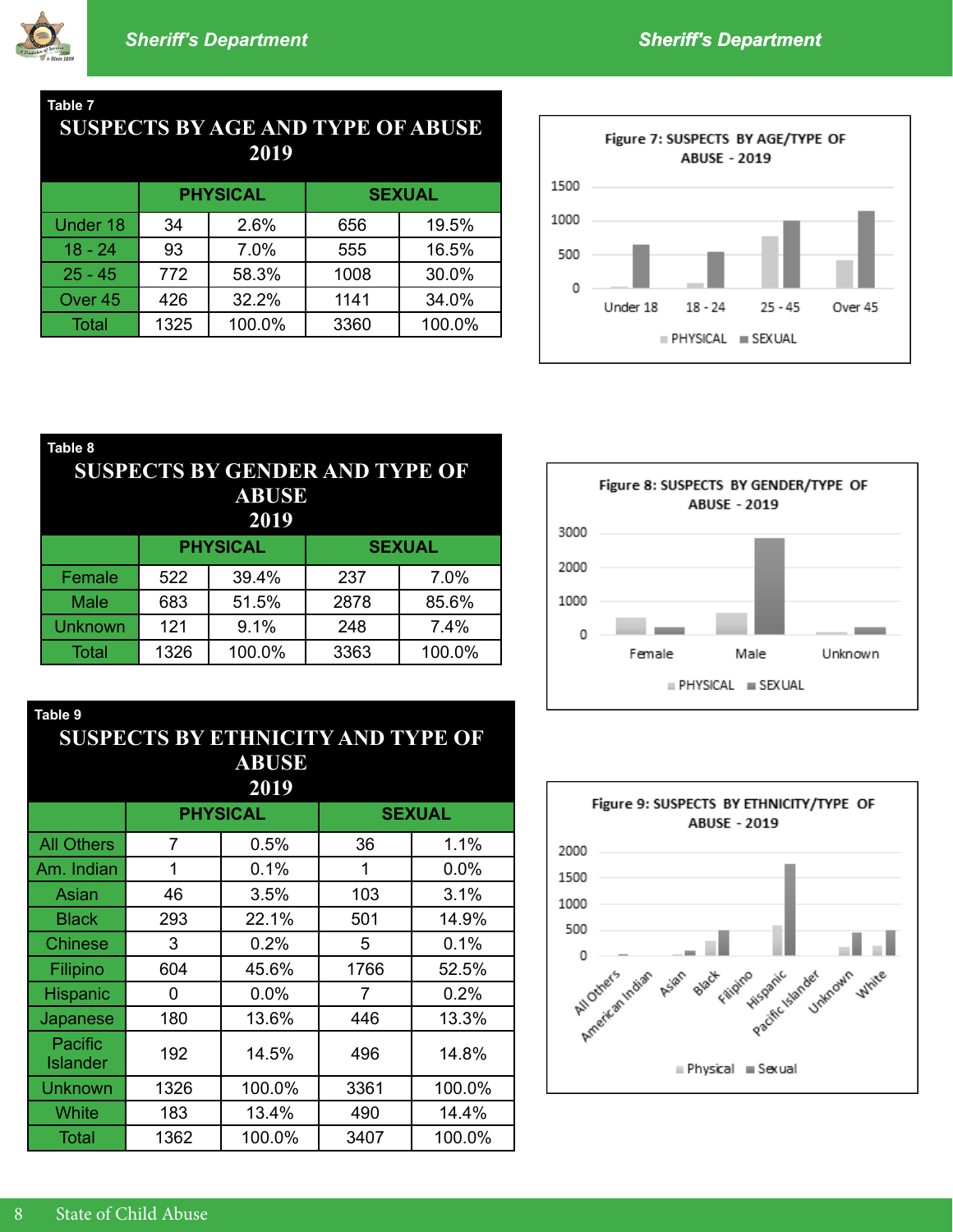

The data contained in the following tables was obtained from LASD's Human Trafficking Task Force (HTTF) and Sexual Assault Felony Enforcement (SAFE) Teams Supervisors.

| Table 10     |            |            |            |                       |            |            |            |              |
|--------------|------------|------------|------------|-----------------------|------------|------------|------------|--------------|
|              |            |            |            | <b>RESCUES - 2019</b> |            |            |            |              |
|              | <b>JUN</b> | <b>JUL</b> | <b>AUG</b> | <b>SEP</b>            | <b>OCT</b> | <b>NOV</b> | <b>DEC</b> | <b>TOTAL</b> |
| <b>CSEC</b>  | ◠          |            | 6          | 6                     |            |            |            | 39           |
| <b>Adult</b> |            |            |            |                       |            |            |            |              |
| <b>TOTAL</b> |            |            | 6          |                       |            |            |            | 42           |

| Table 11<br><b>ARRESTS - 2019</b>                       |                |             |              |                |             |                |                |                |
|---------------------------------------------------------|----------------|-------------|--------------|----------------|-------------|----------------|----------------|----------------|
|                                                         | <b>JUN</b>     | <b>JUL</b>  | <b>AUG</b>   | <b>SEP</b>     | <b>OCT</b>  | <b>NOV</b>     | <b>DEC</b>     | <b>TOTAL</b>   |
| <b>Male Sex</b><br><b>Buyers</b>                        | 26             | 4           | 14           | 20             | 8           | 7              | $\overline{4}$ | 83             |
| <b>Human</b><br><b>Trafficking</b><br>Related*          | 18             | 11          | 13           | $\,6$          | 20          | 6              | 1              | 75             |
| Internet<br><b>Crimes</b><br><b>Against</b><br>Children | $\overline{7}$ | 10          | $\mathbf{3}$ | $\overline{4}$ | 11          | 3              | 4              | 42             |
| Arrested<br>for Other<br><b>Crimes</b>                  | $\mathbf 0$    | $\mathbf 0$ | $\mathbf 0$  | $\mathbf 0$    | $\mathbf 0$ | $\overline{2}$ | $\mathbf 0$    | $\overline{2}$ |
| <b>TOTAL</b>                                            | 51             | 25          | 30           | 30             | 39          | 18             | 9              | 202            |

| Table 11a<br><b>HUMAN TRAFFICKING RELATED ARRESTS* - 2019</b> |            |            |            |            |            |            |            |              |  |  |  |  |  |
|---------------------------------------------------------------|------------|------------|------------|------------|------------|------------|------------|--------------|--|--|--|--|--|
|                                                               | <b>JUN</b> | <b>JUL</b> | <b>AUG</b> | <b>SEP</b> | <b>OCT</b> | <b>NOV</b> | <b>DEC</b> | <b>TOTAL</b> |  |  |  |  |  |
| Female<br><b>Adult</b><br>Commercial<br><b>Sex Workers</b>    | 9          | 6          | 3          | 2          | 0          | 2          |            | 23           |  |  |  |  |  |
| Pimps/<br><b>Traffickers</b>                                  | 9          | 5          | 10         | 4          | 20         | 4          | 0          | 52           |  |  |  |  |  |
| TOTAL                                                         | 18         | 11         | 13         | 6          | 20         | 6          |            | 75           |  |  |  |  |  |

| Table 12           | <b>SEARCH WARRANTS - 2019</b> |            |            |            |            |            |            |              |  |  |  |  |  |
|--------------------|-------------------------------|------------|------------|------------|------------|------------|------------|--------------|--|--|--|--|--|
|                    | <b>JUN</b>                    | <b>JUL</b> | <b>AUG</b> | <b>SEP</b> | <b>OCT</b> | <b>NOV</b> | <b>DEC</b> | <b>TOTAL</b> |  |  |  |  |  |
| Search<br>Warrants | 48                            | 33         | 37         | 45         | 53         | 49         | 64         | 329          |  |  |  |  |  |